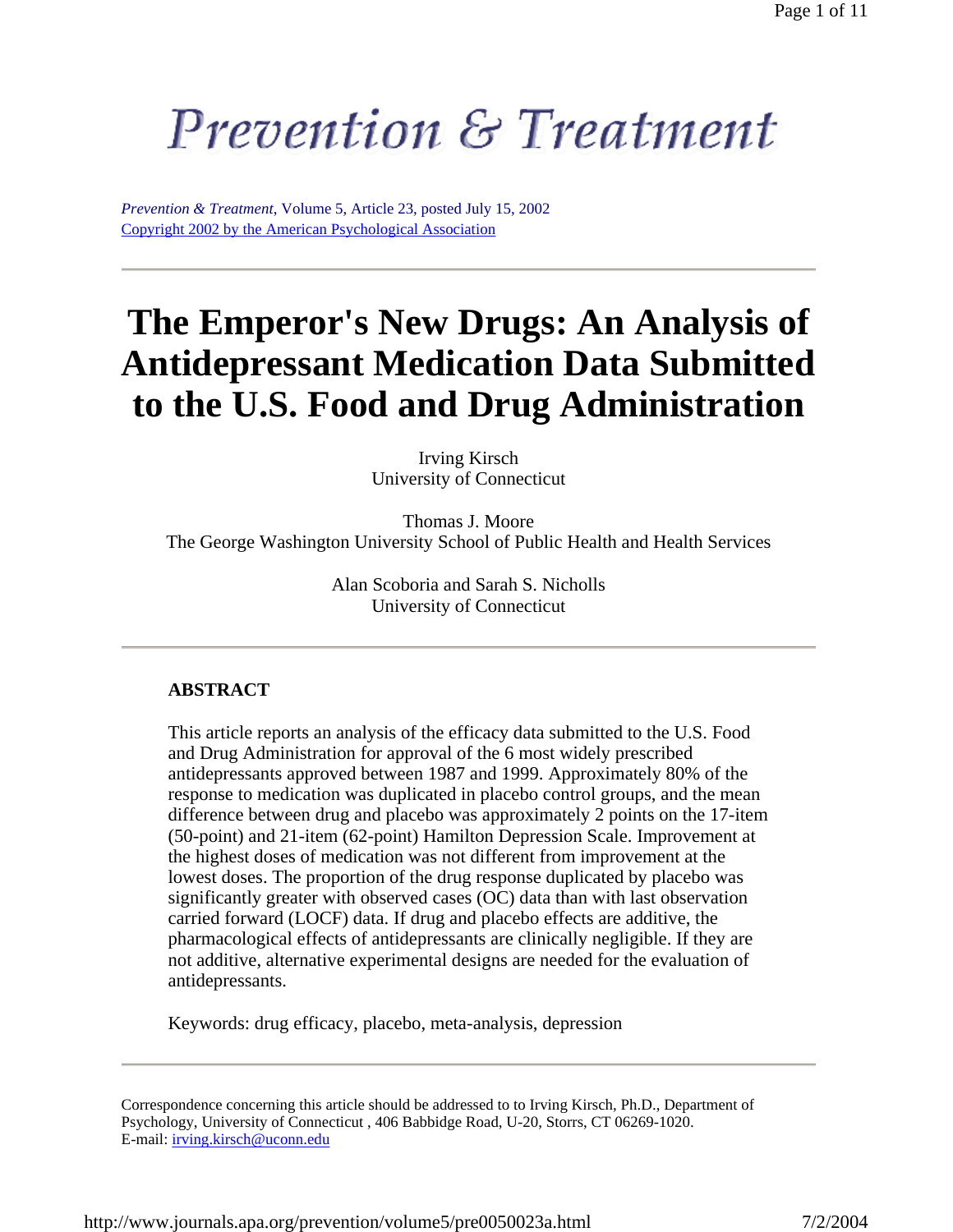Although antidepressant medication is widely regarded as efficacious, a recent meta-analysis of published clinical trials indicates that 75 percent of the response to antidepressants is duplicated by placebo (Kirsch & Sapirstein, 1998). These data have been challenged on a number of grounds, including the restriction of the analyses to patients who had completed the trials, the limited number of clinical trials assessed, the methodological characteristics of those trials, and the use of meta-analytic statistical procedures (Klein, 1998).

The present article reports analyses of a data set to which these objections do not apply, namely, the data submitted to the U.S. Food and Drug Administration (FDA) for approval of recent antidepressant medications. We analyzed the efficacy data submitted to the FDA for the six most widely prescribed antidepressants approved between 1987 and 1999 (RxList: The Internet Drug Index, 1999): fluoxetine (Prozac), paroxetine (Paxil), sertraline (Zoloft), venlafaxine (Effexor), nefazodone (Serzone), and citalopram (Celexa). These represent all but one of the selective serotonin reuptake inhibitors (SSRI) approved during the study period. The FDA data set includes analyses of data from all patients who attended at least one evaluation visit, even if they subsequently dropped out of the trial prematurely. Results are reported from all well controlled efficacy trials of the use of these medications for the treatment of depression. FDA medical and statistical reviewers had access to the raw data and evaluated the trials independently. The findings of the primary medical and statistical reviewers were verified by at least one other reviewer, and the analysis was also assessed by an independent advisory panel. More important, the FDA data constitute the basis on which these medications were approved. Approval of these medications implies that these particular data are strong enough and reliable enough to warrant approval. To the extent that these data are flawed, the medications should not have been approved.

Khan, Warner, and Brown (2000) recently reported the results of a concurrent analysis of the FDA database. Similar to the Kirsch and Sapirstein report, their analysis revealed that 76% of response to antidepressant was duplicated by placebo. In several respects, our analyses of the FDA data differ from, and supplement those, reported by Khan et al. First, although information on all efficacy trials for depression are included in the FDA database, mean change scores were not reported to the FDA for some trials on which a significant difference between drug and placebo was not obtained. Thus, the summary data reported by Khan et al. overestimate drug/placebo differences. In contrast, we provide an estimate of drug/placebo differences that is based on those medications for which for all clinical trials were reported, thus eliminating the bias due to the exclusion of trials least favorable to the medication.

Second, the means reported by Khan et al. (2000) were not adjusted for sample size. Thus, trials with small numbers of participants were given equal weight with the more reliable data from larger trials. In our analysis, mean scores were weighted by sample size, and summary statistics were calculated across medications for which full data were available.

Third, two methods of accounting for attrition were used in the data reported to the FDA: last observation carried forward (LOCF) and observed cases (OC). In LOCF analyses, when a patient drops out of a trial, the results of the last evaluation visit are carried forward as if the patient had continued to the completion of the trial without further change. In OC analyses, the results are reported only for those patients who are still participating at the end of the time period being assessed. Because patients who discontinue medication are regarded as treatment failures, LOCF analyses are widely considered to provide a more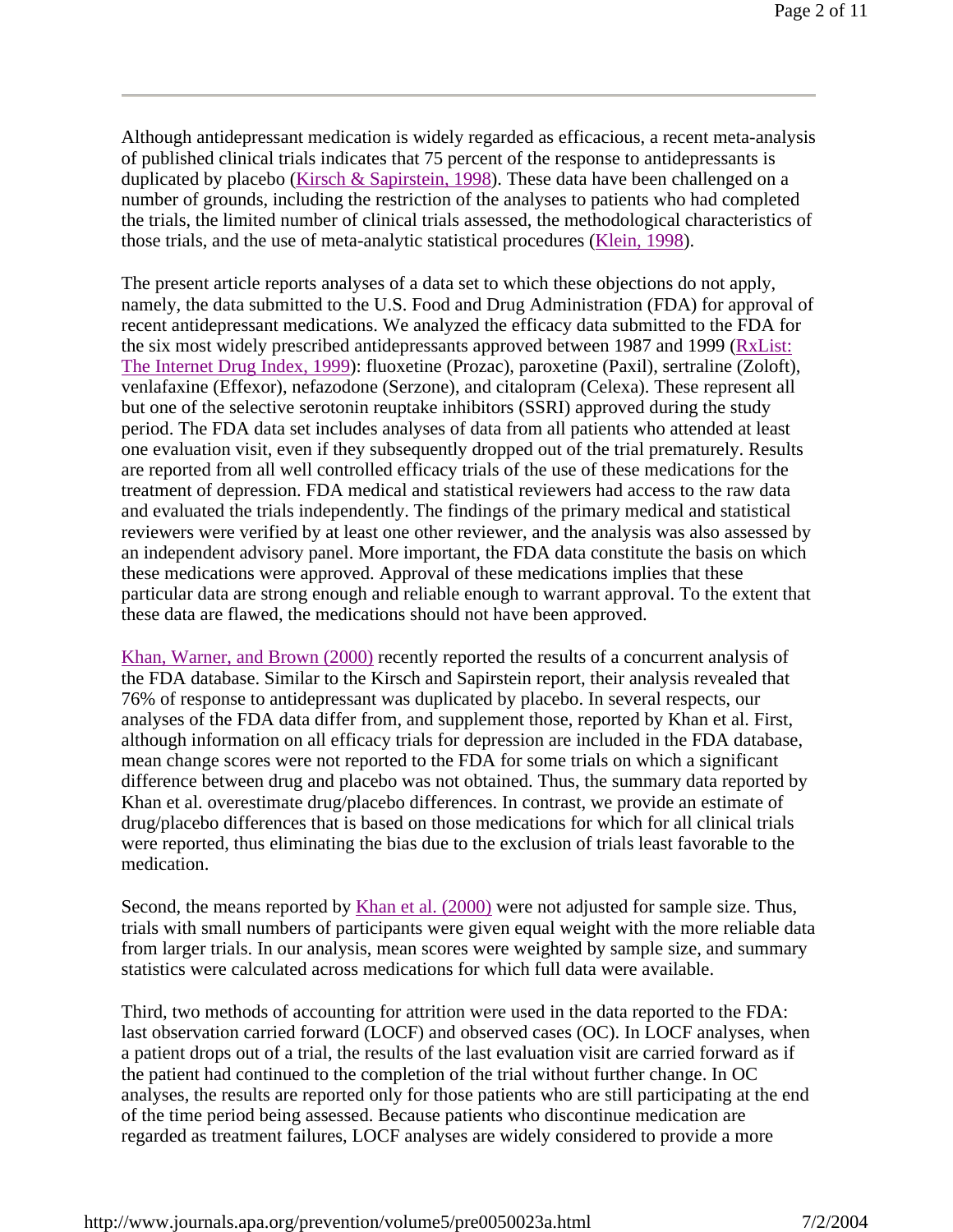conservative test of drug effects, and the Khan et al. (2000) analysis was confined to those data. We used the FDA database to test this hypothesis empirically by comparing LOCF and OC data for all trials in which both were reported.

Finally, in many of the trials reported to the FDA, various fixed doses of the active medication were evaluated in separately randomized arms. Finding a dose-response relationship is one method of establishing the presence of true drug effects. Also, a doseresponse relationship suggests that the drug effect may be underestimated in trials involving low dosages. Therefore, our analyses include a comparison of treatment effects at the lowest doses employed in fixed-dose trials with those at the highest doses.

### **Method**

Using the Freedom of Information Act, we obtained the medical and statistical reviews of every placebo controlled clinical trial for depression reported to the FDA for initial approval of the six most widely used antidepressant drugs approved within the study period. We received information about 47 randomized placebo controlled short-term efficacy trials conducted for the six drugs in support of an approved indication of treatment of depression. The breakdown by efficacy trial was as follows: fluoxetine (5), paroxetine (16), sertraline (7), venlafaxine (6), nefadozone (8), and citalopram (5). Data on relapse prevention trials were not analyzed.

In order to generalize the findings of the clinical trial to a larger patient population, FDA reviewers sought a completion rate of 70% or better for these typically 6-week trials. Only 4 of 45 trials, however, reached this objective. Completion rates were not reported for two trials. Attrition rates were comparable between drug and placebo conditions. Of those trials for which these rates were reported, 60% of the placebo patients and 63% of the study drug patients completed a 4-, 5-, 6-, or 8-week trial. Thirty-three of 42 trials lasted 6 weeks, 6 trials lasted 4 weeks, 2 lasted 5 weeks, and 6 lasted 8 weeks. Patients were evaluated on a weekly basis. For the present meta-analysis, the data were taken from the last visit prior to trial termination.

Although the FDA approved the drugs for "the treatment of depression" not otherwise specified, all but one of the clinical trials were conducted on patients described as moderately to severely depressed (their mean baseline Hamilton Depression Scale [HAM-D] scores ranged from 21.0 to 29.7). One of the trials was conducted on patients with mild depression (mean baseline HAM-D score = 17.21). Thirty-nine of the 47 clinical trials focused on outpatients, 3 included both inpatients and outpatients, 3 were conducted with elderly patients (including one of the trials with both inpatients and outpatients), and 2 were conducted among patients hospitalized for severe depression. No trial was reported for the treatment of children or adolescents.

After 2 weeks, replacement of patients was allowed for those who investigators determined were not improving in three fluoxetine trials and in the three sertraline trials for which data were reported. The trials also included a 1- to 2-week placebo washout period, during which patients were given placebo. Those whose scores improved 20 percent or more were excluded from the study. The use of other psychoactive medication was reported in 25 trials. In most trials, a chloral hydrate sedative was permitted in doses ranging from 500 mg to 2000 mg per day. Other psychoactive medication was usually prohibited but still was reported as having been taken in several trials.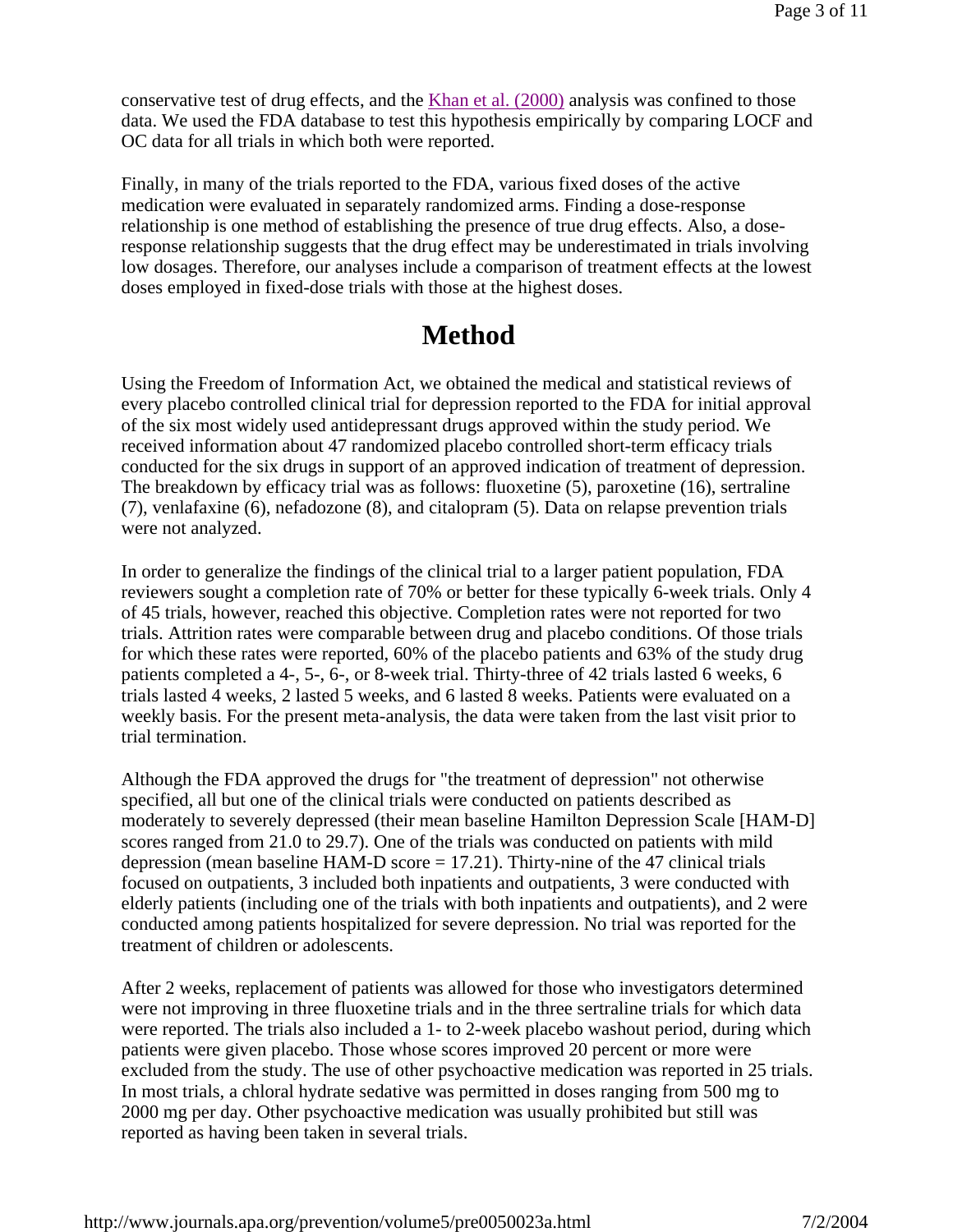A shortcoming in the FDA data is the absence in many of the reports of reported standard deviations. This precludes direct calculation of effect sizes. Calculating effect sizes by dividing mean differences by standard deviations allows researchers to combine the results of trials on which different outcome measurement scales had been used. However, when the same scale is used across studies, it is possible to combine the results of the studies without first dividing them by the standard deviation of the scales (Hunter & Schmidt, 1990). The HAM-D was the primary endpoint for all of the reported trials in this analysis, thereby allowing direct comparisons of outcome data without conversion into conventional effect size (*D*) scores. The HAM-D is a widely used measure of depression, with interjudge reliability coefficients ranging from  $r = .84$  to  $r = .90$  (Hamilton, 1960).

For each clinical trial, we recorded the mean improvement in HAM-D scores in the drug and placebo groups. Next, improvement in the placebo group was divided by improvement in the drug group to provide an estimate of the degree of improvement in the drug-treated patients that was duplicated in the placebo group. Then, the mean of each of these trials, weighted for sample size, was calculated within each drug.

#### **Results**

Sample size and mean change on the HAM-D in drug and placebo conditions are presented in Table 1 for each of the 38 clinical trials on which LOCF data were reported.

Table 1 *Mean LOCF HAM-D Change in Drug and Placebo Conditions on Each Clinical Trial*

|                   | Drug        |     | Placebo  |                  |
|-------------------|-------------|-----|----------|------------------|
| Drug and study    | Change $N$  |     | Change   | $\boldsymbol{N}$ |
| Fluoxetine        |             |     |          |                  |
| 19                | $-12.50$    | 22  | $-5.50$  | 24               |
| 25                | $-7.20$     | 18  | $-8.80$  | 24               |
| 27                | $-11.00$    | 181 | $-8.40$  | 163              |
| $62 \pmod{6}$     | $-5.89$ 299 |     | $-5.82$  | 56               |
| 62 (moderate)     | $-8.82297$  |     | $-5.69$  | 48               |
| Paroxetine        |             |     |          |                  |
| 01-001            | $-13.50$    | 24  | $-10.50$ | 24               |
| 02-001            | $-12.30$    | 51  | $-6.81$  | 53               |
| 02-002            | $-10.90$    | 36  | $-5.77$  | 34               |
| 02-003            | $-9.73$     | 33  | $-7.15$  | 33               |
| 02-004            | $-12.70$    | 36  | $-7.61$  | 38               |
| 03-001            | $-10.80$    | 40  | $-4.70$  | 38               |
| 03-002            | $-8.00$     | 40  | $-6.22$  | 40               |
| 03-003            | $-9.90$     | 41  | $-10.00$ | 42               |
| 03-004            | $-10.40$    | 37  | $-6.65$  | 37               |
| 03-005            | $-10.00$    | 40  | $-4.07$  | 42               |
| 03-006            | $-9.08$     | 39  | $-2.97$  | 37               |
| Par <sub>09</sub> | $-9.14$ 403 |     | $-8.23$  | 51               |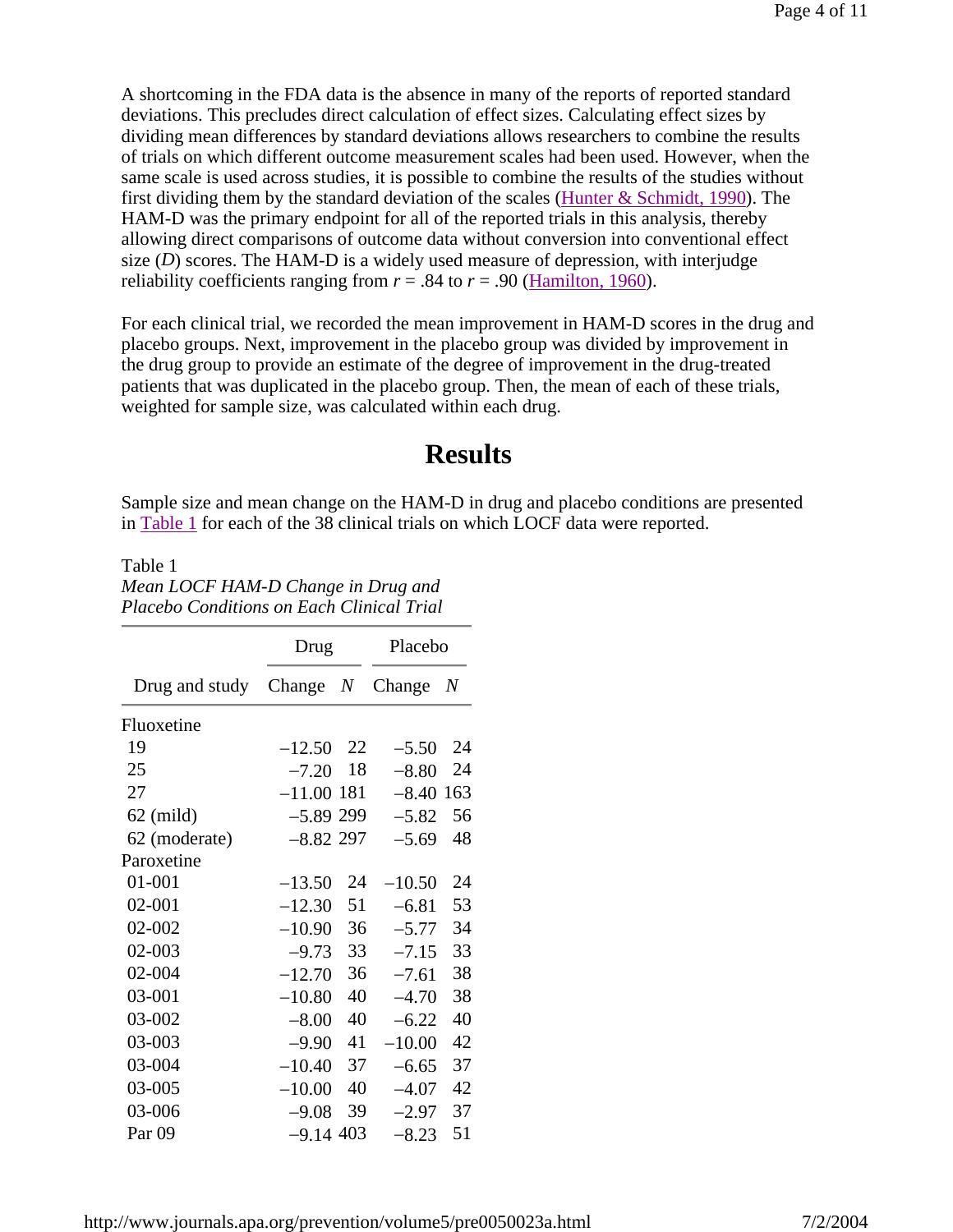| Sertraline   |                 |                |
|--------------|-----------------|----------------|
| 103          | $-9.92261$      | 86<br>$-7.60$  |
| 104          | $-10.60$ 142    | 141<br>$-8.20$ |
| 315          | $-8.90$<br>- 76 | 73<br>$-7.80$  |
| Venlafaxine  |                 |                |
| 203          | $-11.20231$     | 92<br>$-6.70$  |
| 301          | $-13.90$<br>64  | 78<br>$-9.45$  |
| 302          | 65<br>$-11.90$  | 75<br>$-8.88$  |
| 303          | $-10.10$<br>69  | 79<br>$-9.89$  |
| 313          | $-11.00227$     | 75<br>$-9.49$  |
| 206          | 46<br>$-14.20$  | 47<br>$-4.80$  |
| Nefazodone   |                 |                |
| 03A0A-003    | $-9.57$ 101     | 52<br>$-8.00$  |
| 03A0A-004A   | $-8.90$<br>153  | 77<br>$-8.90$  |
| 03A0A-004B   | $-11.40$ 156    | 75<br>$-9.50$  |
| 030A2-0004 / | 74<br>$-10.00$  | 70<br>$-9.84$  |
| 0005         |                 |                |
| 030A2-0007   | 175<br>$-12.30$ | 47<br>$-9.80$  |
| CN104-002    | 57<br>$-10.80$  | 57<br>$-8.20$  |
| CN104-005    | 86<br>$-12.00$  | 90<br>$-8.00$  |
| CN104-006    | $-10.00$<br>80  | 78<br>$-8.90$  |
| Citalopram   |                 |                |
| 85A          | 82<br>$-8.78$   | 87<br>$-6.63$  |
| 91206        | $-9.95521$      | 129<br>$-8.32$ |
| 89303        | $-11.76$ 134    | 66<br>$-10.24$ |
| 86141        | 98<br>$-6.26$   | $-4.74$<br>51  |
|              |                 |                |

Mean improvement (weighted for sample size) for each of the six medications is presented in Table 2.

Table 2

*Mean Improvement (Weighted for Sample Size) in Drug and Placebo Conditions, and Proportion of the Drug Response That Was Duplicated in Placebo Groups for Each Antidepressant*

|             |    |       |       | Improvement |                 |
|-------------|----|-------|-------|-------------|-----------------|
| Drug        | K  | N     | Drug  | Placebo     | Propor-<br>tion |
| Fluoxetine  | 5  | 1,132 | 8.30  | 7.34        | .89             |
| Paroxetine  | 12 | 1,289 | 9.88  | 6.67        | .68             |
| Sertraline  | 3  | 779   | 9.96  | 7.93        | .80             |
| Venlafaxine | 6  | 1,148 | 11.54 | 8.38        | .73             |
| Nefazodone  | 8  | 1,428 | 10.71 | 8.87        | .83             |
| Citalopram  | 4  | 1,168 | 9.69  | 7.71        | .80             |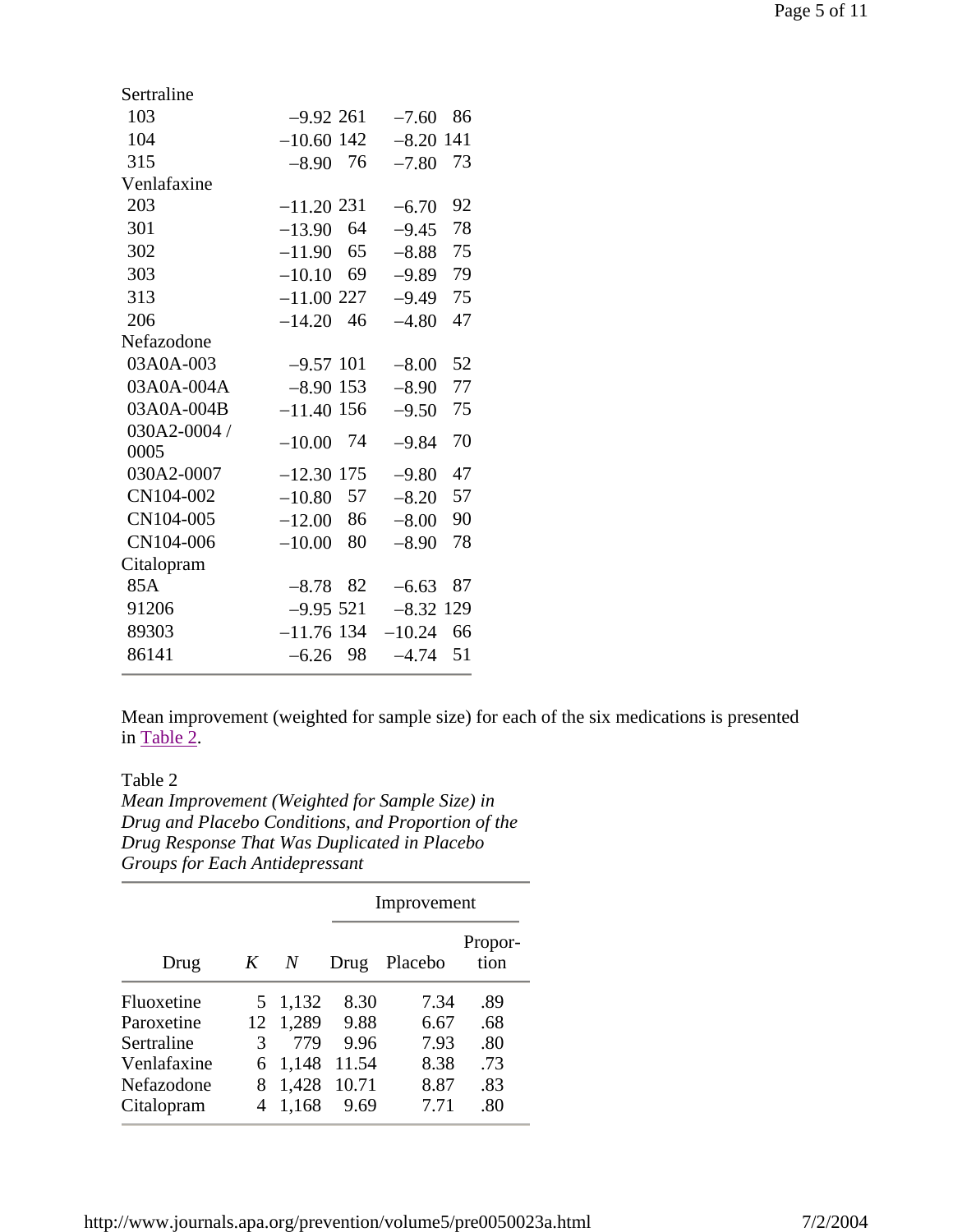*Note.* Data were not reported from four paroxetine trials, four sertraline trials, and one citalopram trial in which no significant differences were found.  $K =$  number of trials.

The 17-item version of the HAM-D was used in all trials of paroxetine, sertraline, nefazodone, and citalopram. The 21-item version was used in trials of fluoxetine and venlafaxine. One citalopram trial reported scores on both the 17-item scale and the 21-item scale, and another reported scores on the 17-item scale and a 24-item version of the scale. We used the 17-item scores for citalopram studies because this version of the scale was used in all of the clinical trials of that medication. Calculation of response to drug and placebo for the two studies using different forms of the scale reveals that the drug/placebo comparison is comparable, regardless of which scale is used.

Mean improvement scores were not reported in 9 of the 47 trials. Specifically, four paroxetine trials involving 165 participants, four sertraline trials involving 486 participants, and one citalopram trial involving 274 participants were reported as having failed to achieve a statistically significant drug effect, but the mean HAM-D scores were not reported. This represents 11% of the patients in paroxetine trials, 38% of the patients in sertraline trials, and 23% of the patients in citalopram trials. In each case, the statistical or medical reviewers stated that no drug effect was found.

Including data from paroxetine and sertraline trials in summary statistics would produce an inflated estimate of drug effects. Therefore, to obtain an unbiased estimate of drug and placebo effects across medications, we calculated weighted means of all medications for which data on all clinical trials were reported. This included the data for fluoxetine, venlafaxine, and nefadozone. The weighted mean difference between the drug and placebo groups across these three medications was 1.80 points on the HAM-D, and 82% of the drug response was duplicated by the placebo response. A *t*-test, weighted for sample size, indicated that the drug/placebo difference was statistically significant,  $t(18) = 5.01$ ,  $p < .001$ .

On most of the clinical trials, medication dose was titrated individually for each patient within a specified range. However, in 12 trials involving 1,942 patients, various fixed doses of a medication were evaluated in separately randomized arms. It is possible that some of the doses used in these trials were subclinical. If this is the case, inclusion of these data could result in an underestimate of the drug effect. To test this possibility, we compared LOCF data at the lowest and highest doses reported in each study. Across these 12 trials, mean improvement (weighted for sample size) was 9.57 points on the HAM-D at the lowest dose evaluated and 9.97 at the highest dose. This difference between high and low doses of antidepressant medication was not statistically significant.

Finally, we tested the hypothesis that LOCF analyses provide more conservative tests of drug effects than do OC analyses. LOCF means were reported for all 38 of the 46 trials in which means of any kind were reported. OC means were reported for 27 of these 38 trials. In 22 trials, the difference between drug and placebo group was not statistically significant with either LOCF or OC measures. In 12 trials, the difference was statistically significant with both measures. In 8 trials, the difference was significant with LOCF but not with OC, and 4 trials were reported to have shown no difference between drug and placebo without specifying an attrition rule. For the 27 trials for which both sets of means were reported, correlated *t*-tests indicated that mean improvement scores were significantly greater with OC data than with LOCF data for both drug,  $t(26) = 12.46$ ,  $p < .001$ , and placebo,  $t(26) = 10.56$ ,  $p < .001$ , as was the proportion of the drug response duplicated by placebo,  $t(26) = 3.36$ , *p*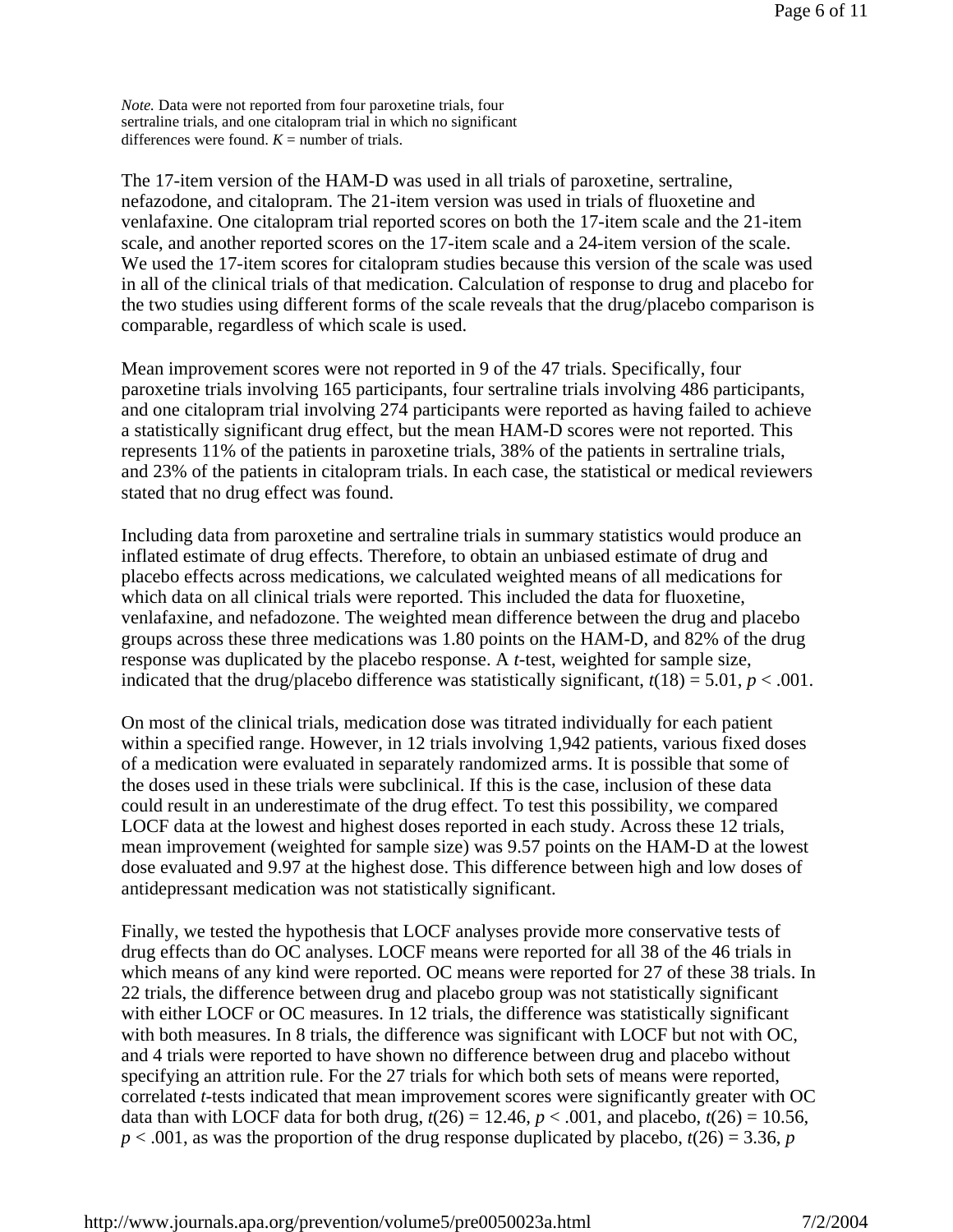< .01. In the LOCF data, 79% of the drug response was duplicated in the placebo groups; in the OC data, 85% of the drug response was duplicated by placebo. Thus, LOCF analyses indicate a greater drug/placebo difference than do OC analyses.

#### **Discussion**

In clinical trials, the effect of the active drug is assumed to be the difference between the drug response and the placebo response. Thus, the FDA clinical trials data indicate that 18% of the drug response is due to the pharmacological effects of the medication. This is based on LOCF data, in which the drug effect was significantly stronger than in OC data, and it is obtained after those who show the greatest response to placebo are excluded from the study. Overall, the drug/placebo difference was less than 2 points on the HAM-D, a highly reliable physician-rated scale that has been reported to be more sensitive than patient-rated scales to drug/placebo differences (Murray, 1989). The range was from a 3-point drug/placebo difference for venlafaxine to a 1-point difference for fluoxetine, both of which were on the 21-item (64-point) version of the scale. As intimated in FDA memoranda (Laughren, 1998; Leber, 1998), the clinical significance of these differences is questionable.

The proportion of the drug response duplicated in placebo groups is greater in the FDA clinical trials data than in previous meta-analyses (Khan et al., 2000; Kirsch & Sapirstein, 1998). The differences may be due to two factors: publication bias and missing data. Publication bias is avoided in the FDA data by the requirement that the results of all trials for an indication be reported. Calculating summary statistics only for medications for which means on all trials were reported circumvented the missing data problem.

Of the two widely used methods of coping with attrition in clinical trials, LOCF analyses are considered the more stringent. The FDA data set calls this assumption into question. The proportion of the drug effect duplicated by placebo was significantly larger in the OC data set than in the corresponding LOCF data set. In addition, the degrees of freedom are necessarily larger in LOCF analyses, thereby making it more likely that a mean difference will be statistically significant. In the 47 clinical trials obtained from the FDA, there were no reported instances in which OC data yielded significant differences that were not detected in LOCF analyses. However, in 8 trials, LOCF data yielded significant differences that were not detected when OC data were analyzed. These data indicate that, compared with LOCF analyses, OC analyses provide more conservative tests of drug/placebo differences.

Although mean differences were small, most of them favored the active drug, and overall, the difference was statistically significant. There were only 4 trials in which mean improvement scores in the placebo condition were equal to or higher than those in the drug condition, and in no case was placebo significantly more effective than active drug. This may indicate a small but significant drug effect. However, it is also possible that this difference between drug and placebo is an enhanced placebo effect due to the breaking of blind. Antidepressant clinical trial data indicate that the ability of patients and doctors to deduce whether they have been assigned to the drug or placebo condition exceeds chance levels (Rabkin et al., 1986), possibly because of the greater occurrence of side effects in the drug condition. Knowing that one has been randomized to the active drug condition is likely to enhance the placebo effect, whereas knowledge of assignment to the placebo group ought to decrease its effect (Fisher & Greenberg, 1993). Enhanced drug effects due to breaking blind in clinical trials may be small, but evaluation of the FDA database indicates that the drug/placebo difference is also very small, amounting to about 2 points on the HAM-D.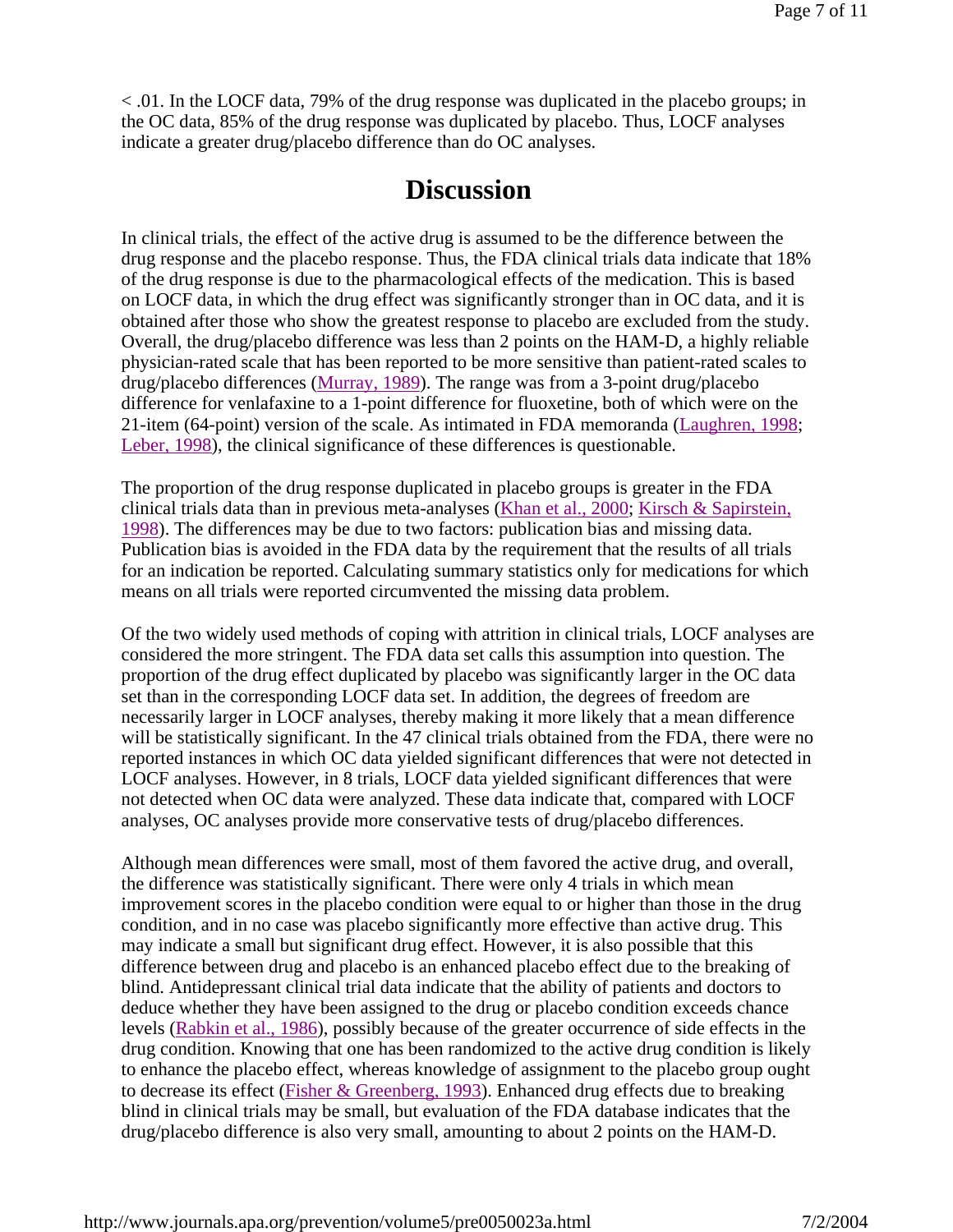Although our data suggest that the effect of antidepressant drugs are very small and of questionable clinical significance, this conclusion rests on the assumption that drug effects and placebo effects are additive. However, it is also possible that antidepressant drug and placebo effects are not additive and that the true drug effect is greater than the drug/placebo difference. Clinical trials are based on the assumption of additivity (Kirsch, 2000). That is, the drug is deemed effective only if the response to it is significantly greater than the response to placebo, and the magnitude of the drug effect is assumed to be the difference between the response to drug and the placebo. However, drug and placebo responses are not always additive. Alcohol and stimulant drugs, for example, produce at least some drug and placebo effects that are not additive. Placebo alcohol produces effects that are not observed when alcohol is administered surreptitiously, and alcohol produces effects that are not duplicated by placebo alcohol ( $Hull & Bond$ , 1986). The placebo and pharmacological effects of caffeine are additive for feelings of alertness but not for feelings of tension (Kirsch & Rosadino, 1993), and similarly mixed results have been reported for other stimulants (Lyerly, Ross, Krugman, & Clyde, 1964; Ross, Krugman, Lyerly, & Clyde, 1962).

If antidepressant drug effects and antidepressant placebo effects are not additive, the ameliorating effects of antidepressants might be obtained even if patients did not know the drug was being administered. If that is the case, then antidepressant drugs have substantial pharmacologic effects that are duplicated or masked by placebo. In this case, conventional clinical trials are inappropriate for testing the effects of these drugs, as they may result in the rejection of effective medications. Conversely, if drug and placebo effects of antidepressant medication are additive, then the data clearly show that those effects are small, at best, and of questionable clinical efficacy. Finally, it is conceivable that the effects are partially additive, with the true drug effect being somewhere in between these extremes. The problem is that we do not know which of these models is most accurate because the assumption of additivity has never been tested with antidepressant mediation.

One method of testing the additivity is the use of the balanced placebo design (Marlatt  $\&$ Rohsenow, 1980). In this design, informed consent is first obtained for a study in which active drug or placebo will be administered. Half of the participants are told they are receiving active drug and half are led to believe they are not. In fact, half of the participants are given an active drug and half are not. Thus, half of the participants are misinformed about what they will receive and are debriefed after participation in the trial. As shown in Figure 1, there are four cells in the balanced placebo design.



*Figure 1*. The balanced placebo design.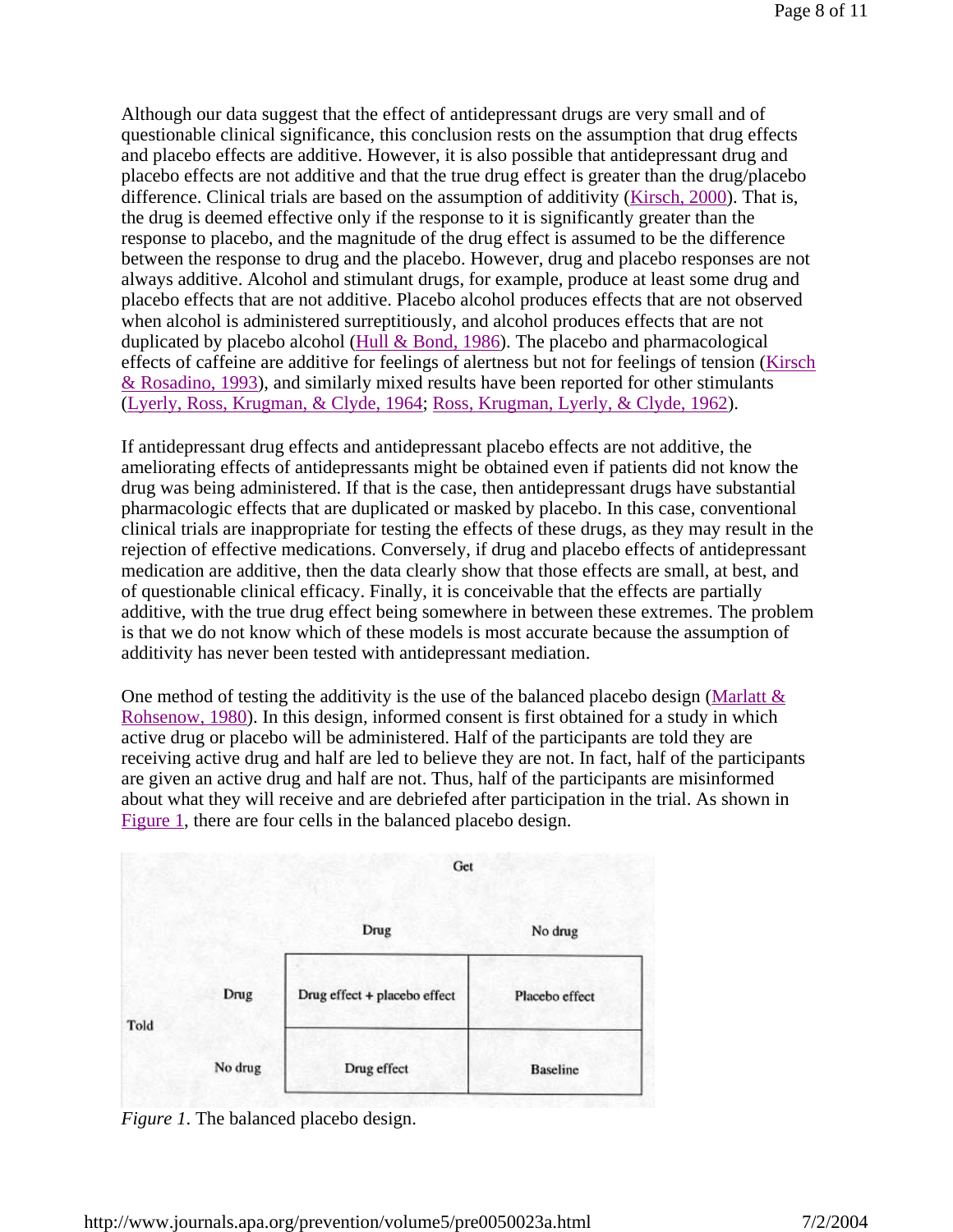Depending on assignment, participants are (a) told they are getting the drug and do in fact receive it, (b) told they are getting drug but in fact receive placebo, (c) told they are getting placebo but in fact receive drug, and (d) told they are getting placebo and in fact receive placebo. This permits independent and combined assessment of drug and placebo effects.

This design has been used with healthy volunteers and has provided interesting data on the additive and nonadditive effects of alcohol (Hull & Bond, 1986) and caffeine (Kirsch & Rosadino, 1993). It has not been used in clinical trials, in which its use might pose a more difficult ethical problem because of the temporary deception that is involved. However, there is also an ethical risk involved in not assessing the additivity assumption underlying clinical trials. If that assumption is unwarranted, effective medications may be rejected because their effects are masked by placebo effects. Conversely, if the assumption is warranted, then current antidepressants may be little more than active placebos. Thus, some means of assessing the additivity hypothesis is a crucial task.

Without the assumption of additivity, the FDA data do not allow one to determine the effectiveness of antidepressant medication. That is, it is not possible to determine the degree to which the antidepressant response is a drug effect and the degree to which it is a placebo effect. If one does make the assumption that the drug effect is the difference between the drug response and the placebo response, then it is very small and of questionable clinical value. By far, the greatest part of the change is also observed among patients treated with inert placebo. The active agent enhances this effect, but to a degree, that may be clinically meaningless.

These data raise questions about the criteria used by the FDA in approving antidepressant medications. The FDA required positive findings from at least two controlled clinical trials, but the total number of trials can vary. Positive findings consist of statistically significant drug/placebo differences. The clinical significance of these differences is not considered.

The problems associated with these criteria are illustrated in a memorandum from the director of the FDA Division of Neuropharmacological Drug Products (DNDP; Leber, 1998) on the approvable action on Celexa (citalopram) for the management of depression. Two controlled efficacy trials showed significant drug/placebo differences. Three others "failed to provide results confirming the positive findings" (Leber,  $1998$ , p.6).<sup>1</sup> This led to the conclusion that "there is clear evidence from more than one adequate and well controlled clinical investigation that citalopram exerts an antidepressant effect. The size of that effect, and more importantly, the clinical value of that effect, is not something that can be validly measured, at least not in the kind of experiments conducted. Accordingly, substantial evidence in the present case, as it has in all other evaluations of antidepressant effectiveness, speaks to proof *in principle* [emphasis added] of a product's effectiveness" (Leber, 1998, p. 7).

Similarly, the DNDP team leader for psychiatric drug products commented, "While it is difficult to judge the clinical significance of this difference, similar findings for other SSRIs and other recently approved antidepressants have been considered sufficient to support the approvals of those other products" (Laughren, 1998, p. 6). Laughren noted that "while the reasons for negative outcomes for [these studies] are unknown," about 25% of the patients in one of the failed studies did not meet criteria for major depression, and in the other two, "there was a substantial placebo response, making it difficult to distinguish drug from placebo" (Laughren, 1998, p. 4). On the basis of these concerns, he concluded, "I feel there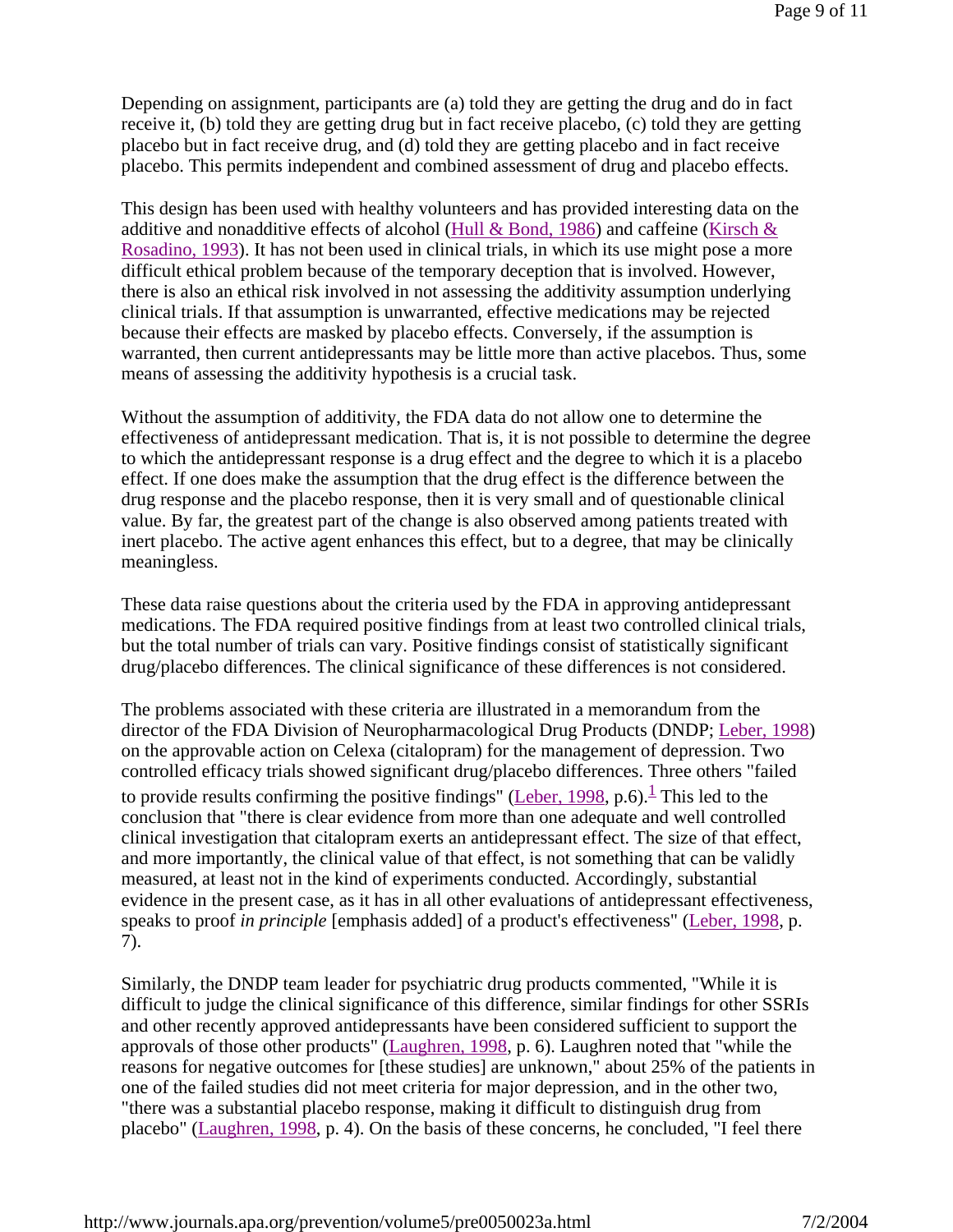were sufficient reasons to speculate about the negative outcomes and, therefore, not count these studies against citalopram" (Laughren, 1998, p. 6).

To summarize, the data submitted to the FDA reveal a small but significant difference between antidepressant drug and inert placebo. This difference may be a true pharmacological effect, or it may be an artifact associated with the breaking of blind by clinical trial patients and the psychiatrists who are rating the severity of their conditions. Further research is needed to determine which of these is the case.

In any case, the difference is relatively small (about 2 points on the HAM-D), and its clinical significance is dubious. Research is therefore needed to assess the additivity of antidepressant drug and placebo effects. If there is a powerful antidepressant effect, then it is being masked by a nonadditive placebo effect, in which case current clinical trial methodology may be inappropriate for evaluating these medications, and alternate methodology need to be developed. Conversely, if the drug effect is as small as it appears when drug/placebo differences are estimated, then there may be little justification for the clinical use of these medications. The problem, then, would be to find an alternative, as the clinical response to both drug and placebo is substantial. Placebo treatment has the advantage of eliciting fewer side effects. However, the deception that is inherent in clinical administration of placebos inhibits their use. Thus, the development of nondeceptive methods of eliciting the placebo effect would be of great importance.

#### **References**

Fisher, S., & Greenberg, R. P. (1993). How sound is the double-blind design for evaluating psychotropic drugs. *Journal of Nervous and Mental Disease, 181,* 345-350.

Hamilton, M. A. (1960). A rating scale for depression. *Journal of Neurology, Neurosurgery, and Psychiatry, 23,* 56-61.

Hull, J. G., & Bond, C. F. (1986). Social and behavioral consequences of alcohol consumption and expectancy: A meta-analysis. *Psychological Bulletin, 99,* 347 360.

Hunter, J. E., & Schmidt, F. L. (1990). *Methods of meta-analysis: Correcting error and bias in research findings*. Newbury Park, CA: Sage.

Khan, A., Warner, H. A., & Brown, W. A. (2000). Symptom reduction and suicide risk in patients treated with placebo in antidepressant clinical trials: An analysis of the Food and Drug Administration database. *Archives of General Psychiatry 57,* 311-317.

Kirsch, I. (2000). Are drug and placebo effects in depression additive? *Biological Psychiatry 47,* 733-73.

Kirsch, I., & Rosadino, M. J. (1993). Do double-blind studies with informed consent yield externally valid results? An empirical test. *Psychopharmacology, 110,* 437-442.

Kirsch, I., & Sapirstein, G. (1998). Listening to Prozac but hearing placebo: A meta analysis of antidepressant medication. *Prevention & Treatment, 1,* Article 0002a. Available on the World Wide Web: http://www.journals.apa.org/prevention/volume1/pre0010002a.html.